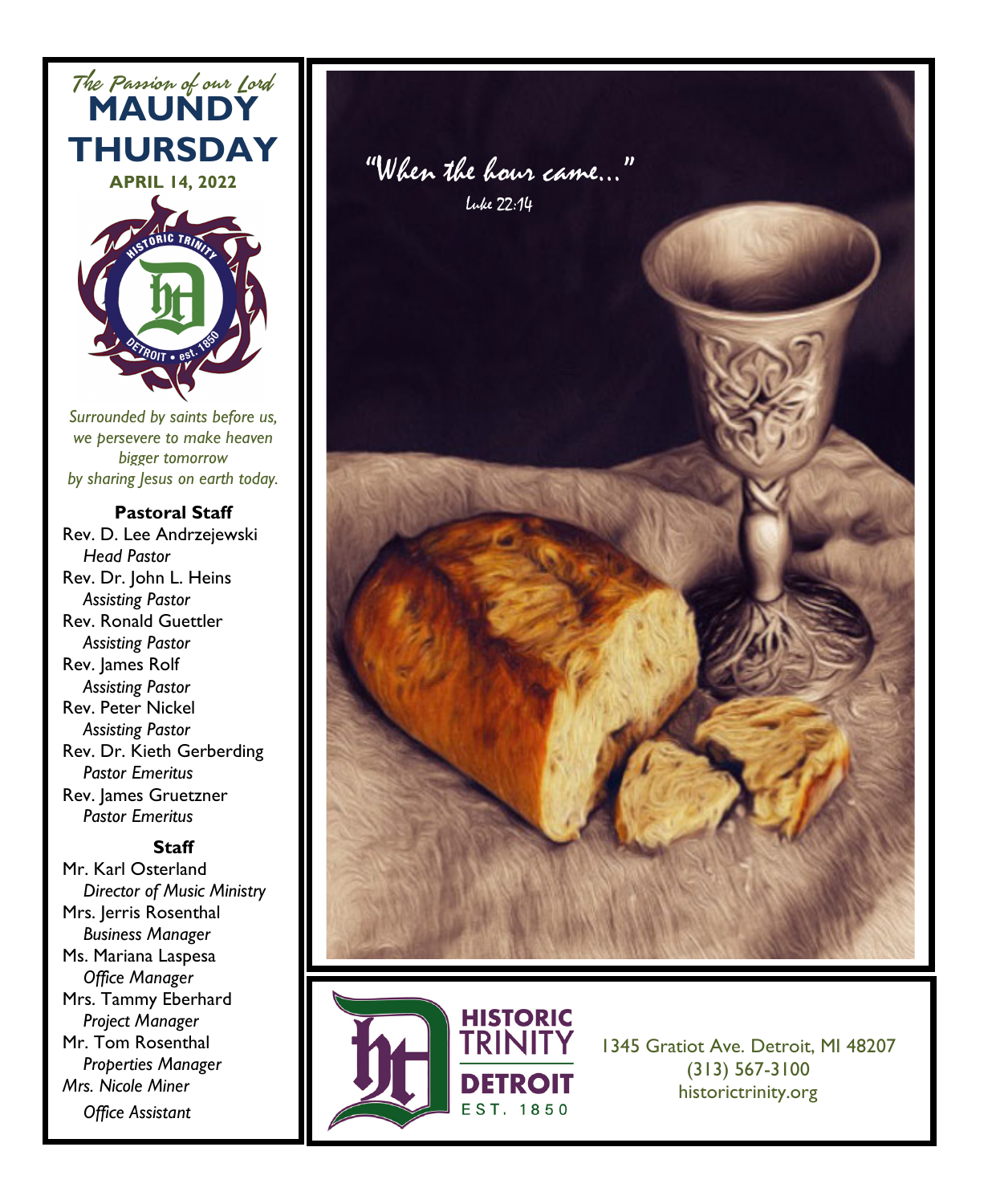

**PRELUDE** "Soul, Adorn Yourself With Gladness" *J. S. Bach*

### **AS WE GATHER**

"Do this in remembrance of Me," Jesus commanded as He instituted the Sacrament of the Lord's Supper. When we receive His body and blood, we remember and proclaim His death. His death was the only sacrifice needed as He brings about the new covenant promised through Jeremiah. As the writer of Hebrews explains, now there is no need for sacrifice. God remembers His steadfast love and, for Jesus' sake, forgets our sins. We are therefore able to come into His presence and also move one another to love and good works.

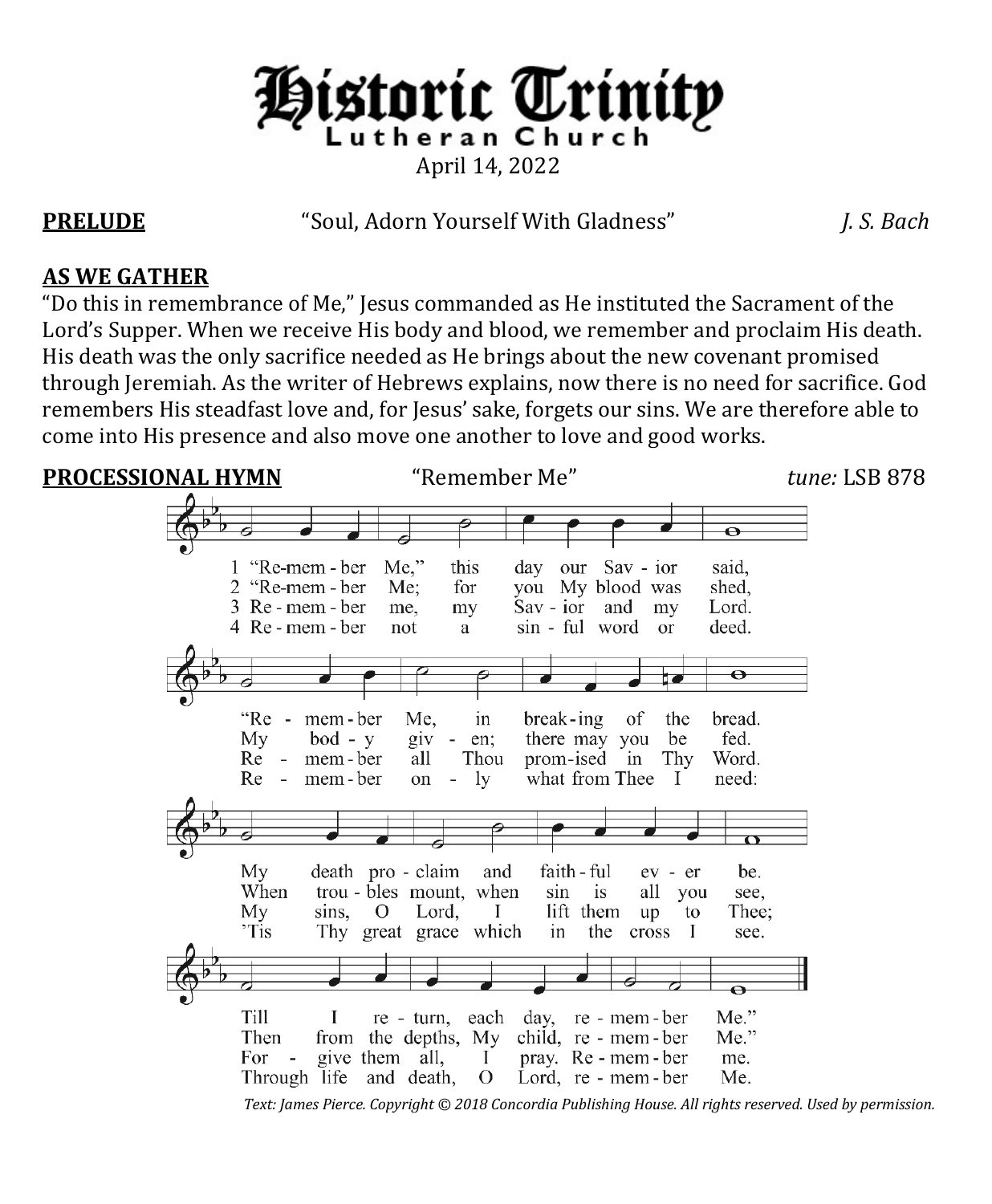#### **INVOCATION**

Pastor: In the name of the Father and of the  $\ast$  Son and of the Holy Spirit.<br>**People:**  $\rightarrow$  **Amen. People:** 

#### **OPENING SENTENCES** *Luke 22:19*–*20*; *Hebrews 10:17–18*, *22; Psalm 25:6–7*

| Pastor: | Lest we forget, Jesus commanded,                                           |  |
|---------|----------------------------------------------------------------------------|--|
| People: | "Do this in remembrance of Me."                                            |  |
| Pastor: | For, He explained,                                                         |  |
| People: | "This cup that is poured out for you is the new covenant in My blood."     |  |
| Pastor: | The new covenant is the fulfillment of the promise made centuries earlier  |  |
|         | through Jeremiah. It is recalled in the Epistle:                           |  |
| People: | "I will remember their sins and their lawless deeds no more. Where         |  |
|         | there is forgiveness of these, there is no longer any offering for sin."   |  |
| Pastor: | Therefore, the writer exhorts us,                                          |  |
| People: | "let us draw near with a true heart in full assurance of faith."           |  |
| Pastor: | As we approach the Table of the Lord in faithful obedience, we are asking  |  |
|         | Him to remember us as well! It is the age-old plea David expressed in the  |  |
|         | Psalms:                                                                    |  |
| People: | Remember Your mercy, O LORD, and Your steadfast love,                      |  |
|         | for they have been from of old.                                            |  |
|         | Remember not the sins of my youth or my transgressions;                    |  |
|         | according to Your steadfast love remember me,                              |  |
|         | for the sake of Your goodness, O LORD!                                     |  |
| Pastor: | Let us now draw near to our gracious God to confess our sins, assured that |  |
|         | for the sake of Jesus' sacrificial death, forgiveness is freely available. |  |

## **CONFESSION AND ABSOLUTION**

- Pastor: Gracious heavenly Father,<br>**People:** we have forgotten how n
- **People: we have forgotten how much You love us and at times wondered about Your plans for us. We have forgotten to love our neighbors as ourselves and instead in our thoughts, words, and deeds, we have put our own interests first. We have forgotten that we are sinful from birth and bound to sin; we thought we had the power to change. In Your mercy for Jesus' sake, and as You have promised, forgive our iniquity, and remember our sin no more.**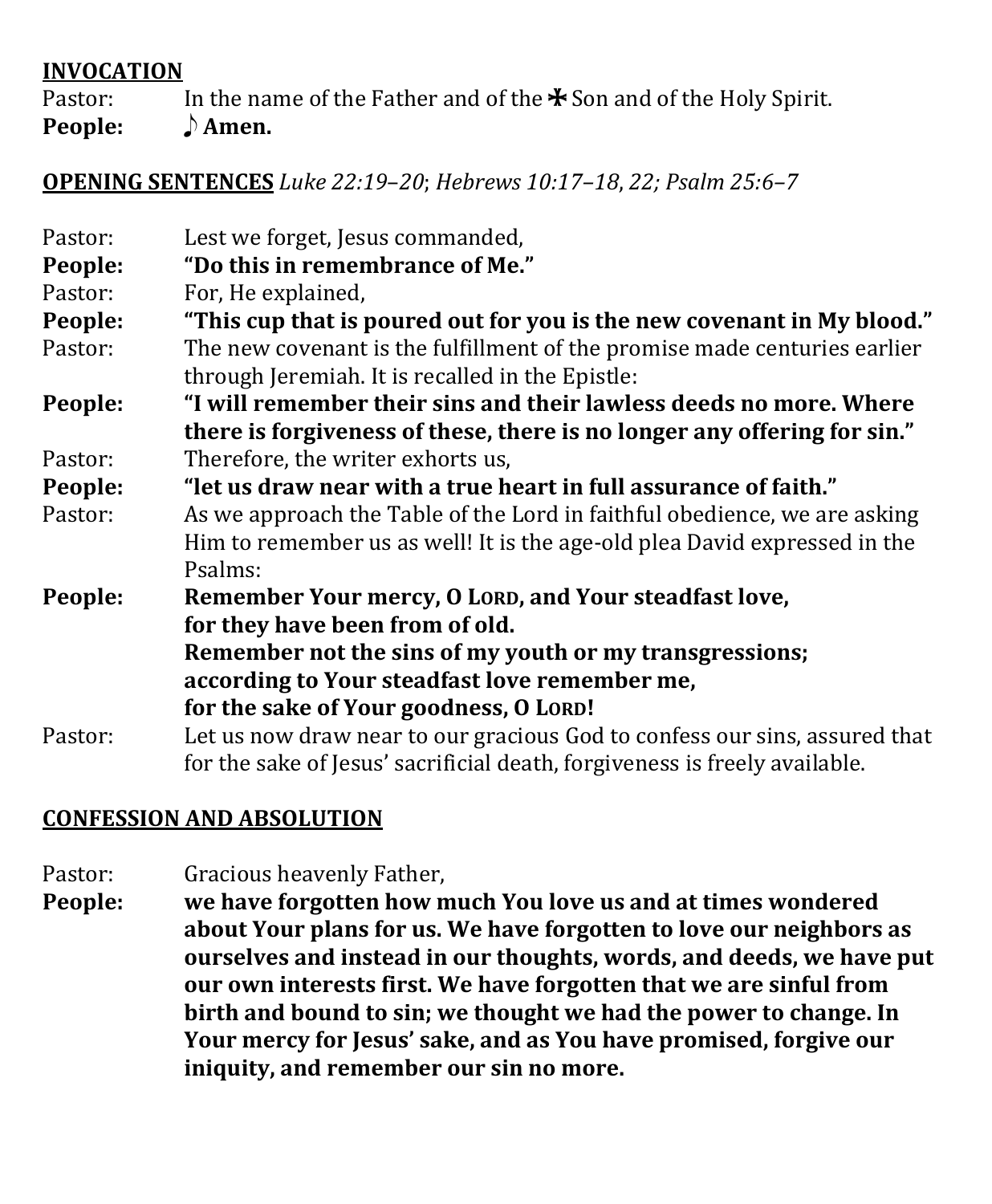Pastor: Brothers and sisters, faith is personal. We cannot believe for one another. The Small Catechism teaches, "That person is truly worthy and well prepared who has faith in these words: **People: 'Given and shed for you for the forgiveness of sins.'"** Pastor: In the stead and by the command of my Lord Jesus Christ, I forgive you all your sins in the name of the Father and of the  $\ast$  Son and of the Holy Spirit.<br> $\Lambda$  **Amen.** 

**People:** 

#### **AN INTRODUCTION TO THE WORD**

Pastor: On this day, before Jesus' journey to the cross, He and His disciples observed Passover. This was a significant time of remembrance and ritual to recall that the Lord passed over the land of Egypt, intending to strike down the firstborn in each household, yet graciously sparing the Israelites whose doorposts were marked with the blood of the Lamb. These were the instructions for the first Passover:

#### **OLD TESTAMENT** Exodus 12:1-14

*(Remember His deliverance)*

<sup>1</sup> The Lord said to Moses and Aaron in the land of Egypt, <sup>2</sup> "This month shall be for you the beginning of months. It shall be the first month of the year for you.<sup>3</sup> Tell all the congregation of Israel that on the tenth day of this month every man shall take a lamb according to their fathers' houses, a lamb for a household. 4And if the household is too small for a lamb, then he and his nearest neighbor shall take according to the number of persons; according to what each can eat you shall make your count for the lamb. <sup>5</sup> Your lamb shall be without blemish, a male a year old. You may take it from the sheep or from the goats,  $6$  and you shall keep it until the fourteenth day of this month, when the whole assembly of the congregation of Israel shall kill their lambs at twilight.

<sup>7</sup> "Then they shall take some of the blood and put it on the two doorposts and the lintel of the houses in which they eat it.  $8$  They shall eat the flesh that night, roasted on the fire; with unleavened bread and bitter herbs they shall eat it. <sup>9</sup> Do not eat any of it raw or boiled in water, but roasted, its head with its legs and its inner parts. <sup>10</sup> And you shall let none of it remain until the morning; anything that remains until the morning you shall burn. <sup>11</sup> In this manner you shall eat it: with your belt fastened, your sandals on your feet, and your staff in your hand. And you shall eat it in haste. It is the Lord's Passover. <sup>12</sup> For I will pass through the land of Egypt that night, and I will strike all the firstborn in the land of Egypt, both man and beast; and on all the gods of Egypt I will execute judgments: I am the Lord.<sup>13</sup> The blood shall be a sign for you, on the houses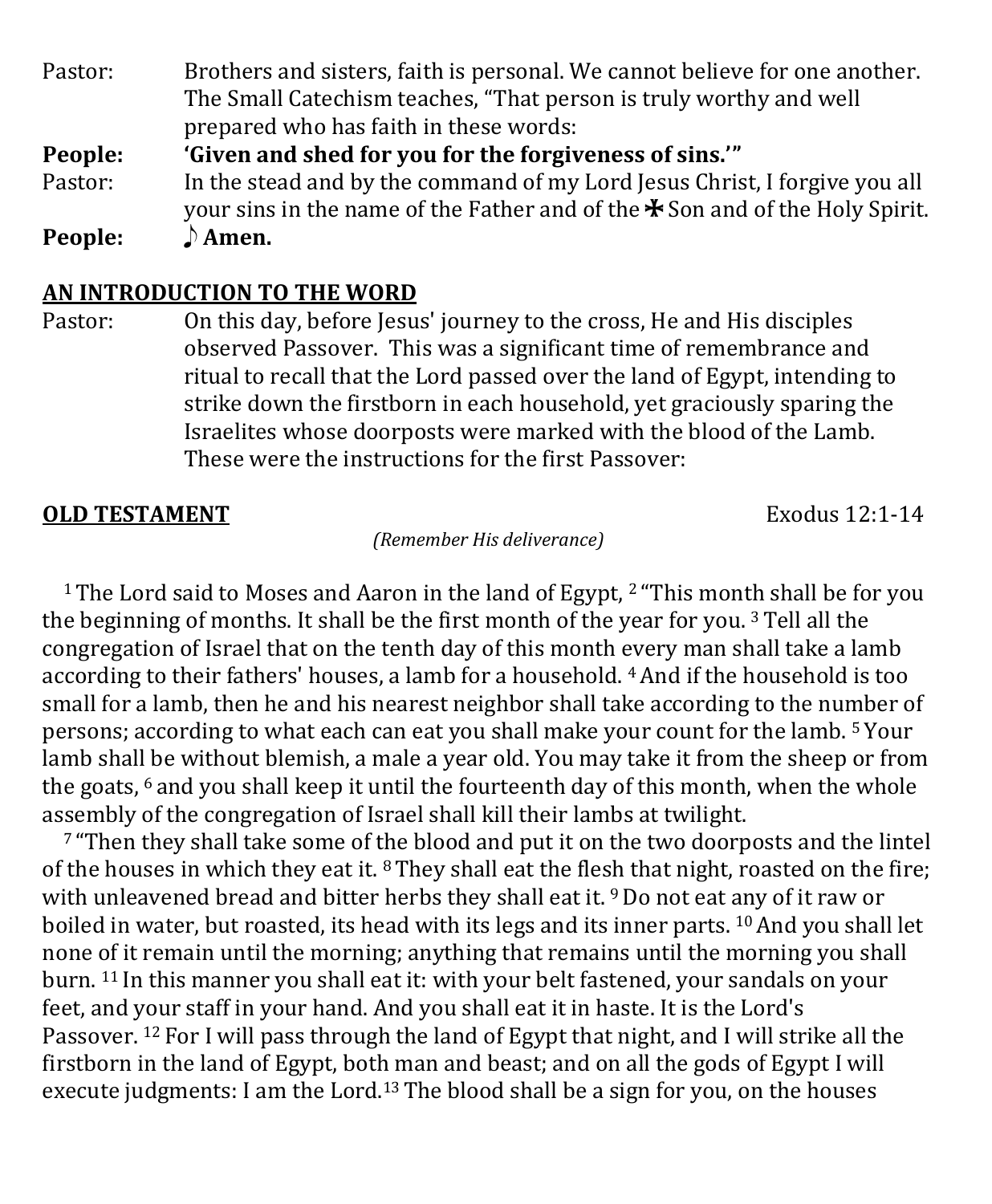where you are. And when I see the blood, I will pass over you, and no plague will befall you to destroy you, when I strike the land of Egypt.

 $14$  "This day shall be for you a memorial day, and you shall keep it as a feast to the Lord; throughout your generations, as a statute forever, you shall keep it as a feast.

| Pastor:        | This is the Word of the Lord.               |
|----------------|---------------------------------------------|
| People:        | Thanks be to God.                           |
| <b>GRADUAL</b> | John $13:1b$                                |
| Pastor:        | Having loved His own who were in the world, |
| People:        | He loved them to the end.                   |

**ANTHEM** "Lamb of God" *Twila Paris The Cathedral Choir*

#### **HOLY GOSPEL** Luke 22:7–20

*(Jesus institutes the Lord's Supper)*

<sup>7</sup> Then came the day of Unleavened Bread, on which the Passover lamb had to be sacrificed. <sup>8</sup> So Jesus sent Peter and John, saying, "Go and prepare the Passover for us, that we may eat it." <sup>9</sup> They said to him, "Where will you have us prepare it?" <sup>10</sup> He said to them, "Behold, when you have entered the city, a man carrying a jar of water will meet you. Follow him into the house that he enters <sup>11</sup> and tell the master of the house, 'The Teacher says to you, Where is the guest room, where I may eat the Passover with my disciples?' <sup>12</sup> And he will show you a large upper room furnished; prepare it there." <sup>13</sup> And they went and found it just as he had told them, and they prepared the Passover.

<sup>14</sup> And when the hour came, he reclined at table, and the apostles with him. <sup>15</sup> And he said to them, "I have earnestly desired to eat this Passover with you before I suffer. <sup>16</sup> For I tell you I will not eat it until it is fulfilled in the kingdom of God." <sup>17</sup> And he took a cup, and when he had given thanks he said, "Take this, and divide it among yourselves.<sup>18</sup> For I tell you that from now on I will not drink of the fruit of the vine until the kingdom of God comes." 19And he took bread, and when he had given thanks, he broke it and gave it to them, saying, "This is my body, which is given for you. Do this in remembrance of me." 20And likewise the cup after they had eaten, saying, "This cup that is poured out for you is the new covenant in my blood.

| Pastor: | O Lord, have mercy on us. |
|---------|---------------------------|
| People: | Thanks be to God.         |

**HYMN** "The Infant Priest Was Holy Born" LSB 624 v. 1, 3, 5-6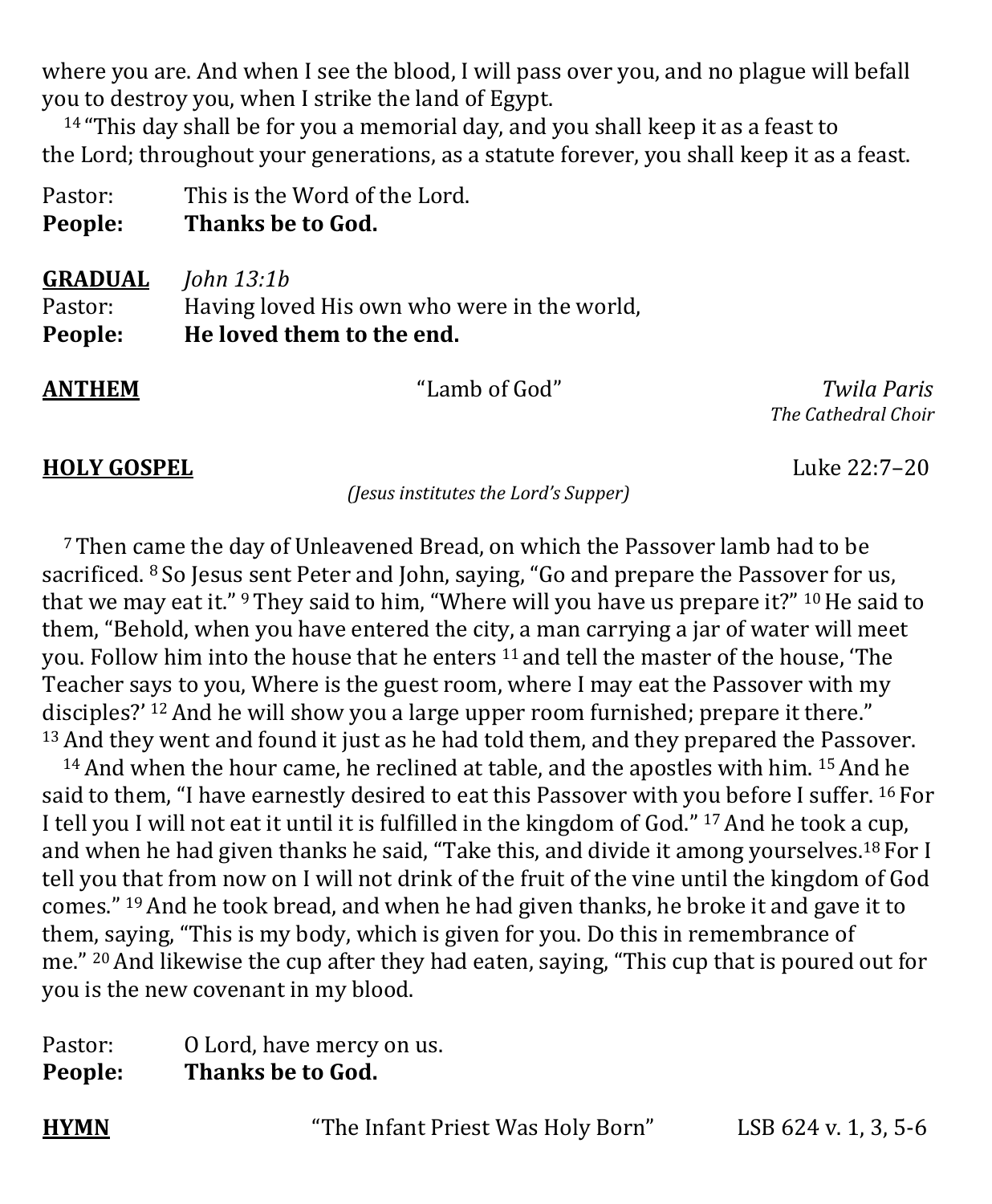

#### **GATHERING OF TITHES AND OFFERINGS**

*Please consider continuing to support the work of the Lord at Historic Trinity with a sacrificial gift. You can donate at historictrinity.org/give, or mail to 1345 Gratiot Ave, Detroit, MI 48207.*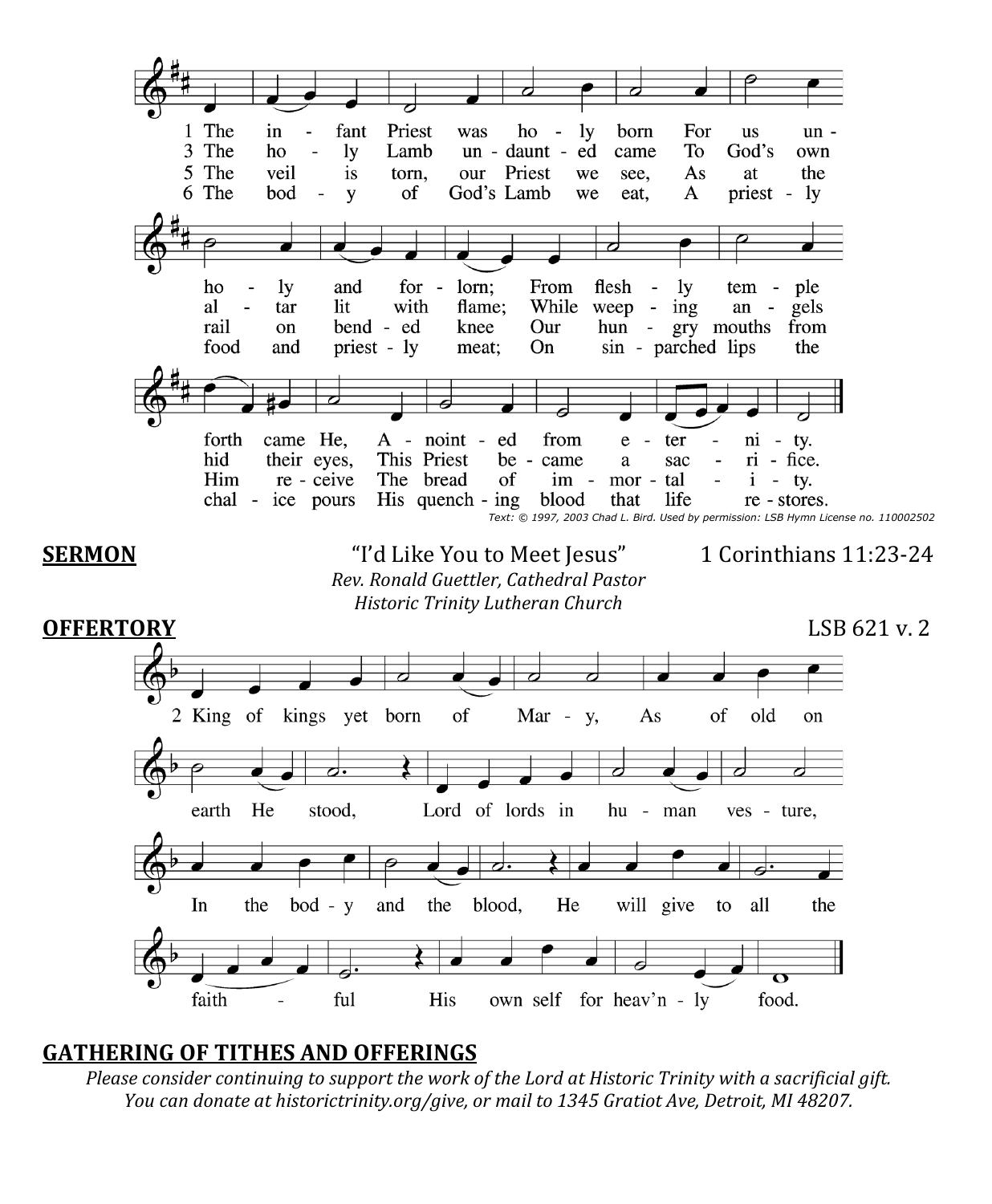| <b>VOLUNTARY</b> |
|------------------|
|------------------|

#### **PRAYER OF THE DAY**

Pastor: O Lord, for us this is a time to remember how much You love us and loved the disciples to the end.

**People: Grant that we may so treasure the love You have shown us that we may share it with one another and all whom You send to us;**

- Pastor: for You live and reign with the Father and the Holy Spirit, one God, now and forever.<br>**Amen**.
- **People:**

# **HYMN OF RESPONSE** *tune*: LSB 878



#### **PRAYER OF THE CHURCH**

Pastor: Thank you for Gethsemane. For a place to go when there's no place to go but God. For a place to pray. And to cry. And to find out who we really are underneath the rhetoric. We know that sometime, somewhere, some type of Gethsemane awaits. Just as it did you. We know that someday a dark night will fall upon our soul. Just as it did yours. But we shudder to think about it, about the darkness and the aloneness and the despair. Prepare us for that dark night, Lord. Prepare us now by helping us realize that although Gethsemane is the most terrifying of places, it is also the most tranquil. The terror comes in realizing we are not in control of our life or the lives of those we love. The tranquility comes in realizing that You are.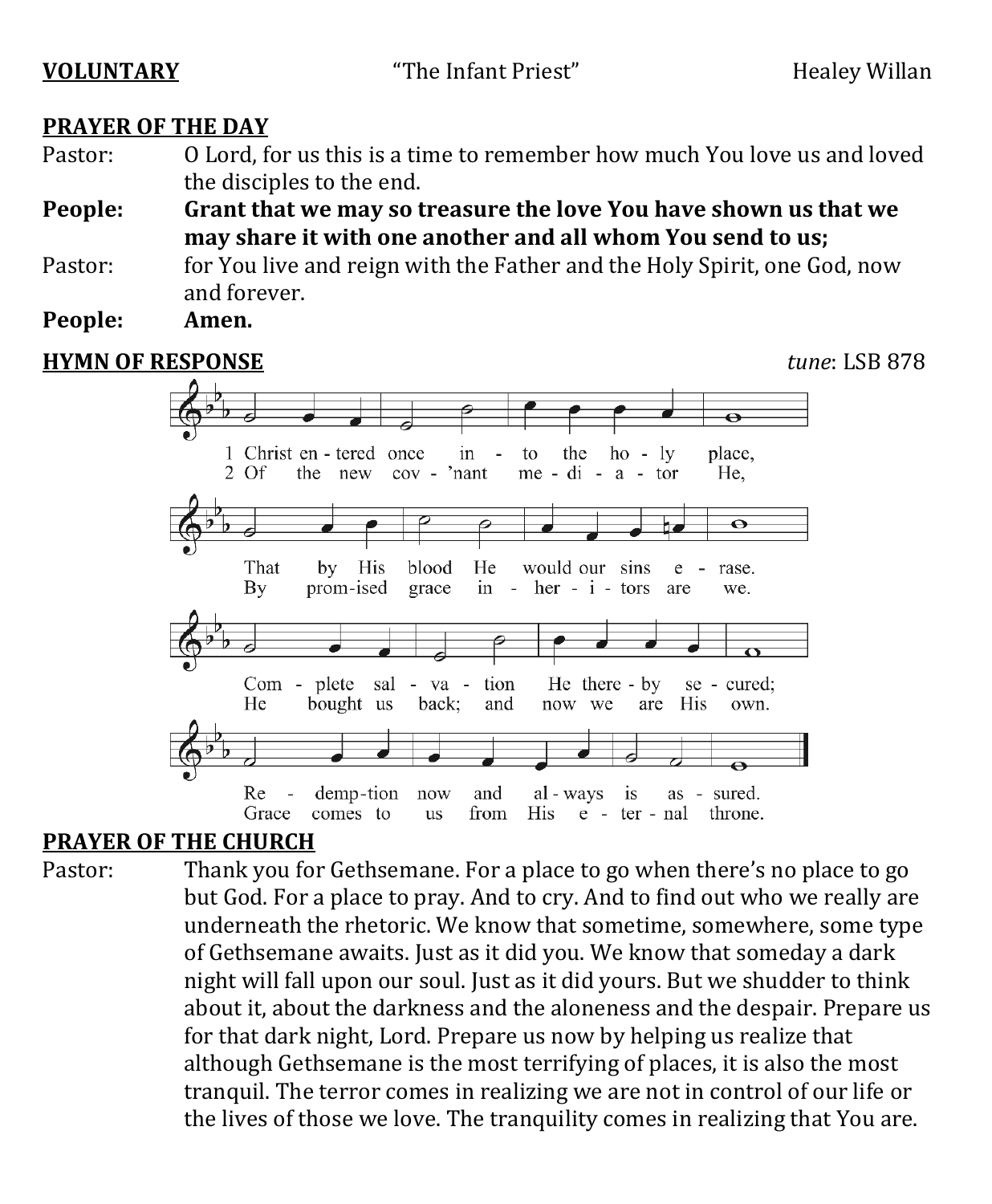Help us when it is dark and we are alone and afraid. Help us to put our trembling hands in Yours and trust You with our life. And with the lives of those we love. Someday we know we will wrestle with circumstances that are beyond our control, that some sort of suffering will pin us to the cold, hard ground. When that happens, Lord Jesus, help us to realize that the victories of heaven are the defeats of the human soul. And that our strength is not found in how courageously we struggle but in how completely we surrender our will to Yours.<br>Amen.

**People:** 

#### **LORD'S PRAYER** (*Matthew 6:9-13*)

**Our Father who art in heaven, hallowed be Thy name, Thy kingdom come, Thy will be done on earth as it is in heaven. Give us this day our daily bread; and forgive us our trespasses as we forgive those who trespass against us; and lead us not into temptation, but deliver us from evil. For Thine is the kingdom and the power and the glory forever and ever. Amen.**

#### **AN INTRODUCTION TO THE SUPPER**

Pastor: Lent provides a significant time and season for us to contemplate our sinfulness. It is a time to be thoroughly instructed in the Christian faith, and a time to repent of our sins, confident of the forgiveness Christ won for us in His Passion, death, and resurrection. This Holy Thursday, on the night in which He was betrayed, it is fitting that we examine ourselves, confess our sins, and hear the gracious words of absolution spoken to us individually. In response, we share God's love and peace with one another, forgiving others as He has forgiven us. During this Divine Service, as we are about to receive our Lord's body and blood, given and shed for the forgiveness of sins, it is especially fitting that we listen wholeheartedly to the words of St. Paul:

#### **EPISTLE** 1 Corinthians 11:23-32

(*On the Night when He was Betrayed*)

<sup>23</sup> For I received from the Lord what I also delivered to you, that the Lord Jesus on the night when he was betrayed took bread, <sup>24</sup> and when he had given thanks, he broke it, and said, "This is my body which is for you. Do this in remembrance of me." <sup>25</sup> In the same way also he took the cup, after supper, saying, "This cup is the new covenant in my blood. Do this, as often as you drink it, in remembrance of me." <sup>26</sup> For as often as you eat this bread and drink the cup, you proclaim the Lord's death until he comes.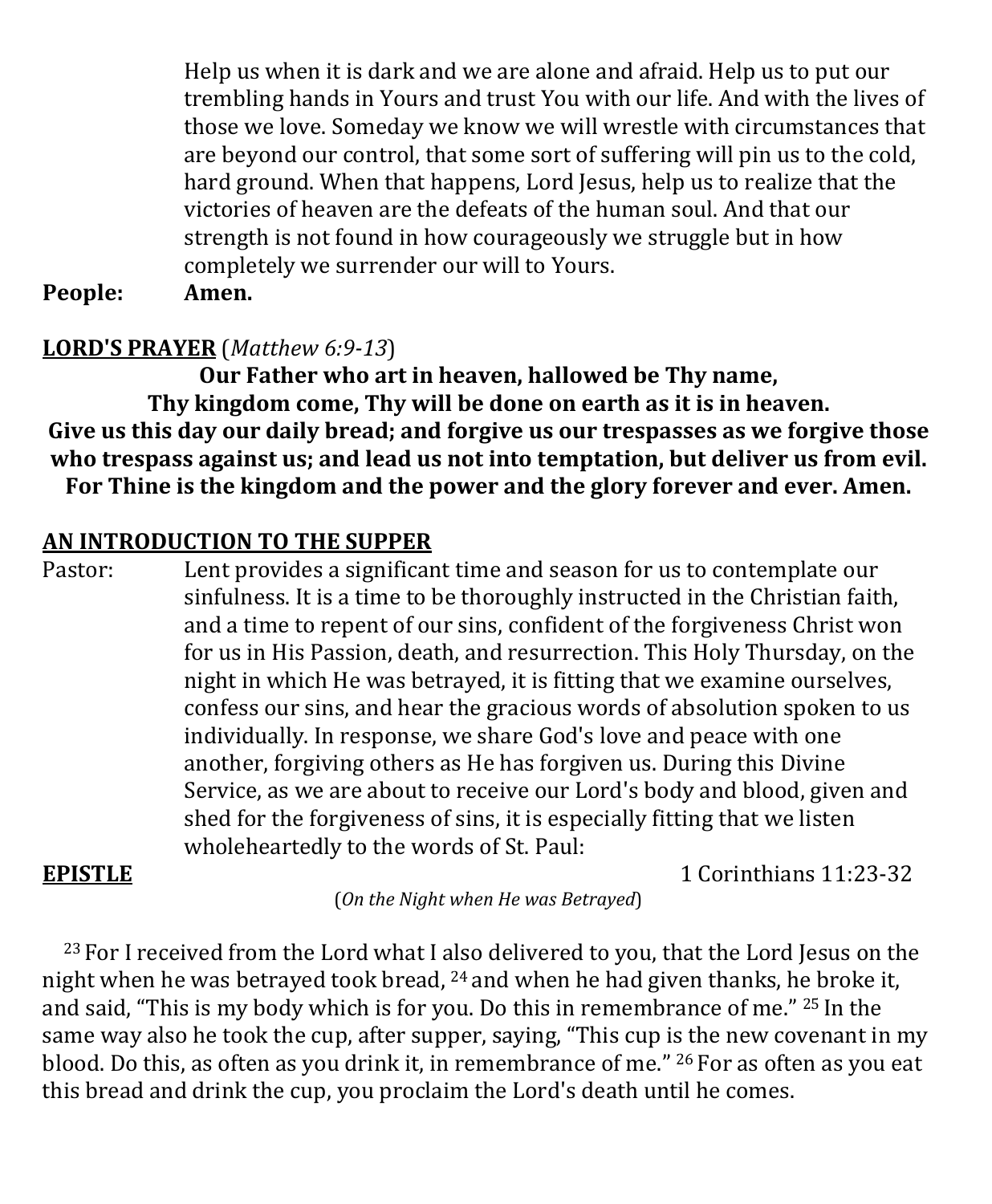<sup>27</sup> Whoever, therefore, eats the bread or drinks the cup of the Lord in an unworthy manner will be guilty concerning the body and blood of the Lord. <sup>28</sup> Let a person examine himself, then, and so eat of the bread and drink of the cup. <sup>29</sup> For anyone who eats and drinks without discerning the body eats and drinks judgment on himself.  $30$  That is why many of you are weak and ill, and some have died.  $31$  But if we judged ourselves truly, we would not be judged.  $32$  But when we are judged by the Lord, we are disciplined so that we may not be condemned along with the world.

| People: | Thanks be to God.             |
|---------|-------------------------------|
| Pastor: | This is the Word of the Lord. |

# **PSALMODY** *Psalm 116:12-19*

| What shall I render to the LORD for all His benefits to me?             |  |
|-------------------------------------------------------------------------|--|
| I will lift up the cup of salvation and call on the name of the LORD,   |  |
| I will pay my vows to the LORD in the presence of all His people.       |  |
| Precious in the sight of the LORD is the death of His saints.           |  |
| O LORD, I am Your servant; I am Your servant You have loosed my bonds.  |  |
| I will offer to you the sacrifice of thanks giving and call on the name |  |
| of the LORD.                                                            |  |
| I will pay my vows to the LORD in the presence of all His people,       |  |
| in the courts of the house of the LORD, in your midst, O Jerusalem.     |  |
| <b>Praise the LORD!</b>                                                 |  |
|                                                                         |  |

# **THE PREFACE**



Pastor: It is truly good, right, and salutary that we should at all times and in all places give thanks to You, holy Lord, almighty Father, everlasting God,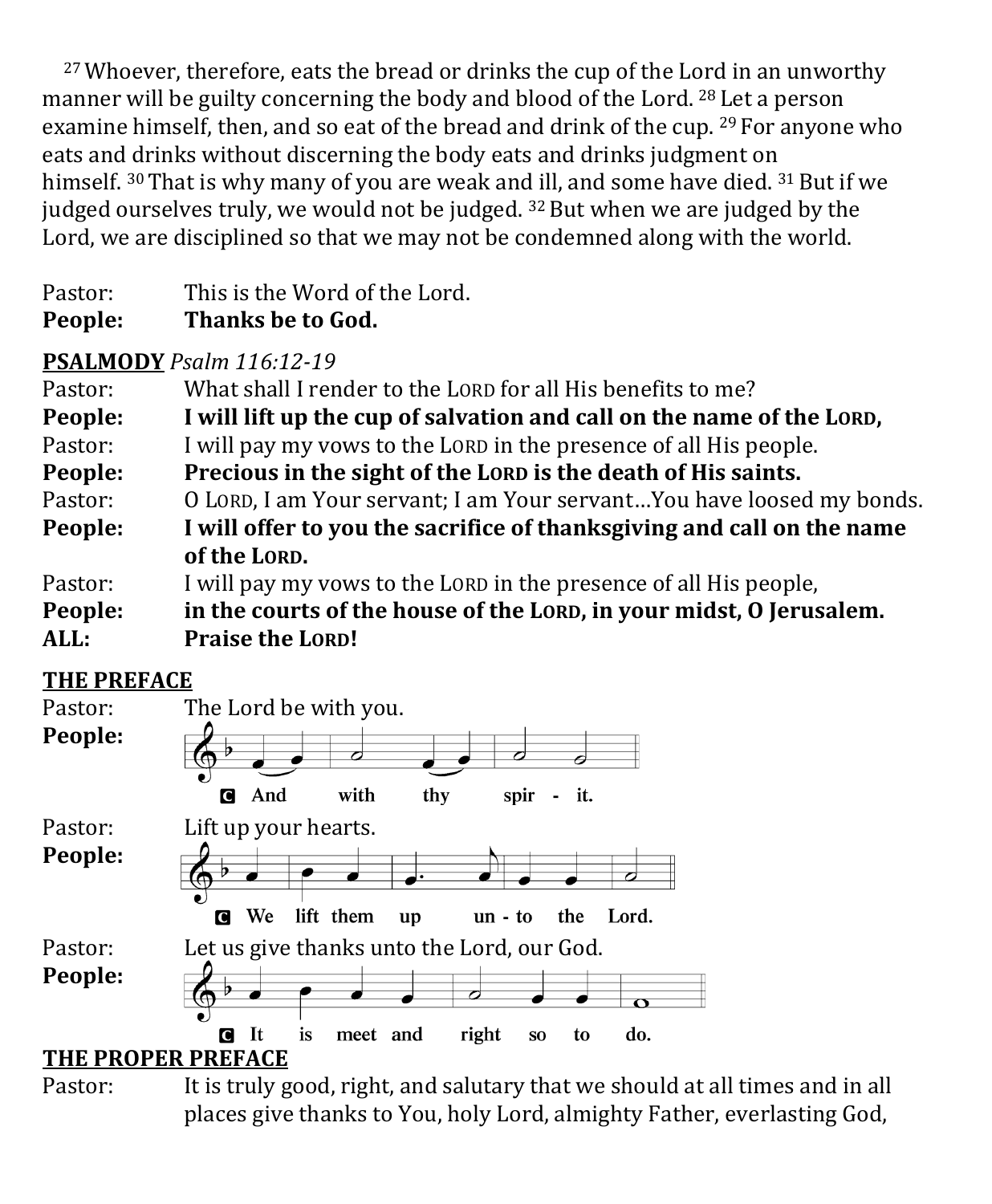through Jesus Christ, our Lord, who in the fullness of time became one of us to die for us and, when it was His time, gave Himself into death so that we might have eternal life.

### **PRAYER OF THANKSGIVING**

Pastor: Blessed are You, Lord of heaven and earth, for before the creation of time and space You planned to send Your Son into our flesh to bear our sin and be our Savior. Gathered here in this place and at this time we ask You in His name to forgive, renew, and strengthen us with Your Word and Spirit. Grant us to eat His body and drink His blood in true faith. When time is at an end, gather us together from the ends of the earth to celebrate with all the faithful the marriage feast of the Lamb in His kingdom, which has no end. Graciously receive our prayers; deliver and preserve us. To You alone, O Father, be all glory, honor, and worship, with the  $\clubsuit$  Son and the Holy Spirit, one God, now and forever.

**People: Amen.**

**WORDS OF OUR LORD** (*Mt 26:26-28; Mk 14:22-24; Lk 22:19-20; 1 Co 11:23-25)*

#### **PROCLAMATION OF CHRIST**

- Pastor: As often as we eat this bread and drink this cup, we proclaim the Lord's death until He comes. *1 Corinthians 11:26*
- **People: Amen. Come, Lord Jesus.** *Revelation 22:20*

#### **DISTRIBUTION**

*For those with health concerns, there are gluten free wafers and non-alcoholic white wine available. TWO STATION COMMUNION:*

*If you would like to receive communion at the altar, take the path to the left before the chancel step. If you would like to receive communion in a continuous line, take the path to the right before the chancel step.*

## **DISMISSAL**

#### **POST-COMMUNION PRAYER**

Pastor: We give thanks, heavenly Father, that You have again refreshed us with the body and blood of Your only-begotten Son. As we spend the coming hours and days contemplating His Passion, death, and resurrection, strengthen us in faith and love. Then keep us in Your loving care and protection through all our days until temporal time becomes eternal and faith turns to sight; through Your Son, Jesus Christ our Lord, who lives and reigns with You and the Holy Spirit, one God, now and forever.<br>Amen. **People:**